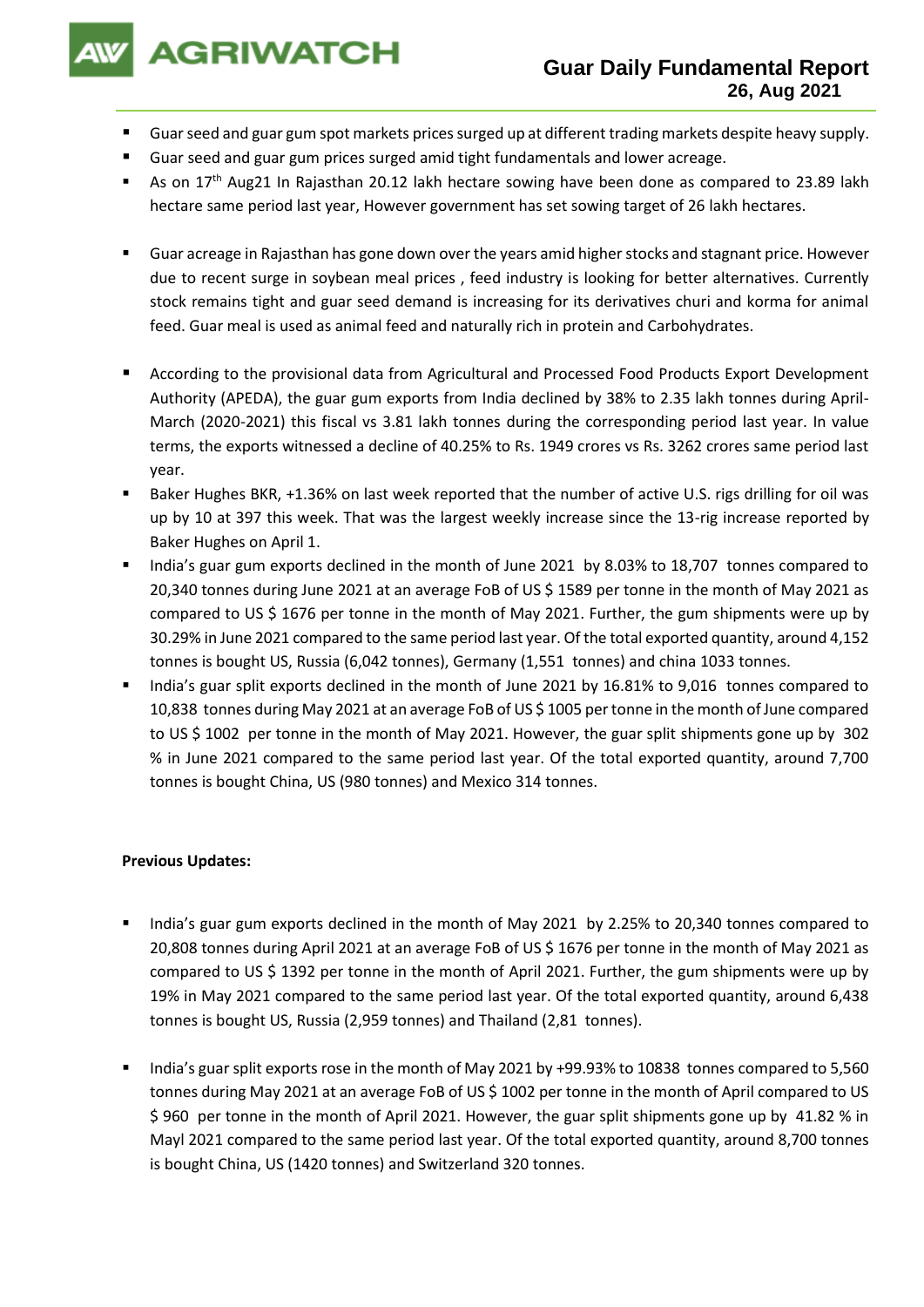

■ Outlook: The guar seed and guar gum prices are likely to feature firm tone amid lower stocks and good feed and industrial demand for guar gum derivatives, in near to medium-term. Prices are expected to trade around Rs7000-9000/Qtl.

| NCDEX-FUTURES MARKET - Guar Seed |         |      |             |      |              |               |        |       |         |
|----------------------------------|---------|------|-------------|------|--------------|---------------|--------|-------|---------|
| <b>Contract</b>                  | $+/-$   | Open | <b>High</b> | Low  | <b>Close</b> | <b>Volume</b> | Change | ΟI    | Change  |
| <b>Aug-21</b>                    | $+5.99$ | 6289 | 6410        | 6289 | 6048         | 8585          | 67185  | 57550 | $-3545$ |
| Sept-21                          | $+5.99$ | 6350 | 6472        | 6350 | 6106         | 8220          | 8655   | 31405 | 2740    |

| NCDEX-FUTURES MARKET- Guar Gum |         |             |             |       |              |               |          |           |        |
|--------------------------------|---------|-------------|-------------|-------|--------------|---------------|----------|-----------|--------|
| <b>Contract</b>                | +/-     | <b>Open</b> | <b>High</b> | Low   | <b>Close</b> | <b>Volume</b> | Change   | <b>OI</b> | Change |
| <b>Aug-21</b>                  | $+6.00$ | 10185       | 10796       | 10592 | 10185        | 1605          | $-14585$ | 47285     | $-900$ |
| Sept-21                        | $+5.99$ | 10328       | 10947       | 10741 | 10328        | 1560          | $-4235$  | 17455     | 1,050  |

| <b>Guar seed Stock Position &amp; EDD:</b> |              |                   |               |                          |  |  |  |
|--------------------------------------------|--------------|-------------------|---------------|--------------------------|--|--|--|
|                                            | <b>Demat</b> | <b>In-Process</b> | Total         | <b>EDD</b>               |  |  |  |
| <b>Stocks</b>                              | 23-Aug-21    | 23-Aug-21         | 23-Aug-<br>21 | 21-Aug-21                |  |  |  |
| <b>Bikaner</b>                             | 15192        | 590               | 15782         | 15172                    |  |  |  |
| <b>Deesa</b>                               |              |                   |               | $\blacksquare$           |  |  |  |
| Sri Ganganagar                             | 1198         | 80                | 1278          | 1042                     |  |  |  |
| <b>Jodhpur</b>                             | 159          |                   | 159           | 188                      |  |  |  |
| <b>Nokha</b>                               |              |                   |               | $\overline{\phantom{a}}$ |  |  |  |

| <b>Guar Gum Stock Position &amp; EDD:</b> |           |                   |                   |            |  |  |
|-------------------------------------------|-----------|-------------------|-------------------|------------|--|--|
|                                           | Demat     | <b>In-Process</b> | <b>Total</b>      | <b>EDD</b> |  |  |
| <b>Stocks</b>                             | 23-Aug-21 | 23-Aug-21         | $23 - Aug-$<br>21 | 21-Aug-21  |  |  |
| Deesa                                     |           |                   |                   |            |  |  |
| <b>Bikaner</b>                            | 3267      | 20                | 3287              | 2682       |  |  |
| Jodhpur                                   | 10578     | 219               | 10797             | 10668      |  |  |
| <b>Nokha</b>                              | 4976      | 418               | 5394              | 4390       |  |  |
| Sri Ganganagar                            | 90        |                   | 90                | 90         |  |  |
|                                           |           |                   |                   | 24-Aug-21  |  |  |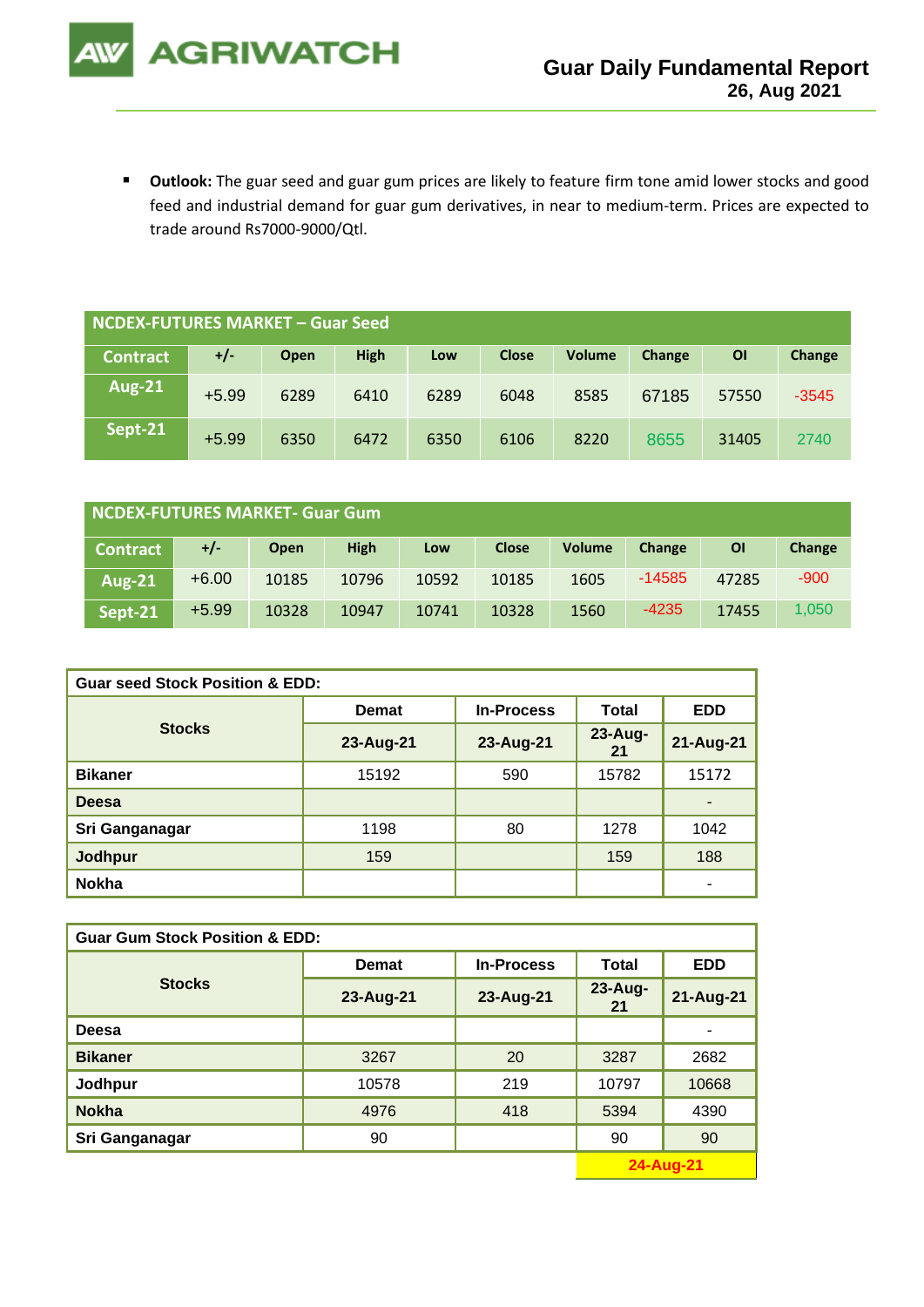

| <b>Churi and Korma Prices:</b> | 24-Aug-21      |            |
|--------------------------------|----------------|------------|
| <b>Commodity</b>               | <b>Center</b>  | Rs./75 kg. |
| Churi                          | Jodhpur        | 2050       |
| Korma                          | Jodhpur        | 3150       |
| Churi                          | Sri Ganganagar | 1800       |
| Korma                          | Sri Ganganagar | 2950       |

| <b>Guar Export Prices:</b>         |                             | 24-Aug-21     | 24-Aug-21     |
|------------------------------------|-----------------------------|---------------|---------------|
|                                    | <b>Variety</b>              | Value (Rs/Kg) | Value (\$/MT) |
| <b>Guargum/Split (Mundra Port)</b> |                             | 63            | 849           |
|                                    | 200 Mesh 5000<br><b>CPS</b> | 80            | 1078          |
| <b>Guargum Powder</b>              | 200 Mesh 3500<br><b>CPS</b> | 75            | 1011          |
|                                    | Meal 40%                    | 30            | 404           |
| <b>Guargum Meal</b>                | Meal $50\%$                 | 43            | 580           |

| <b>Guar Seed Prices at Key Spot Markets:</b> |                 |                           |                        |                    |                |  |  |
|----------------------------------------------|-----------------|---------------------------|------------------------|--------------------|----------------|--|--|
| <b>Commodity</b>                             |                 |                           | <b>Prices (Rs/Qtl)</b> |                    |                |  |  |
| <b>Guar Seed</b>                             | <b>District</b> | <b>Centre</b>             | 25-Aug-<br>21          | $24 - Aug -$<br>21 | Change         |  |  |
|                                              | Jodhpur         | Jodhpur (Loose)           | 7000                   | 5800               | 1200           |  |  |
|                                              |                 | Jodhpur(Delivery)         | 7350                   | 6090               | 1260           |  |  |
|                                              |                 | Sri-Ganganagar(Loose)     | 8000                   | 6600               | 1400           |  |  |
|                                              |                 | Sri-Ganganagar (Delivery) | 8150                   | 6750               | 1400           |  |  |
|                                              | Sri-Ganganagar  | Rawla (Loose)             | <b>NR</b>              | <b>NR</b>          | $\blacksquare$ |  |  |
|                                              |                 | Gharsana (Loose)          | <b>NA</b>              | <b>NA</b>          | ۰              |  |  |
|                                              |                 | Raisinghnagar (Loose)     | 8400                   | 5825               | 2575           |  |  |
|                                              |                 | Bikaner (Loose)           | 8000                   | 6100               | 1900           |  |  |
| Rajasthan                                    |                 | Bikaner (Delivery)        | 8400                   | 6405               | 1995           |  |  |
|                                              |                 | Nokha(Loose)              | 8300                   | 6050               | 2250           |  |  |
|                                              | <b>Bikaner</b>  | Nokha (Delivery)          | 8715                   | 6353               | 2363           |  |  |
|                                              |                 | Khajuwala (Loose)         | 9000                   | 6250               | 2750           |  |  |
|                                              |                 | Khajuwala (Delivery)      | 9450                   | 6563               | 2888           |  |  |
|                                              |                 | Lunkaransar (Loose)       | 10000                  | 6750               | 3250           |  |  |
|                                              |                 | Hanumangarh (Loose)       | 9000                   | 6000               | 3000           |  |  |
|                                              | Hanumangarh     | Hanumangarh (Delivery)    | 9450                   | 6300               | 3150           |  |  |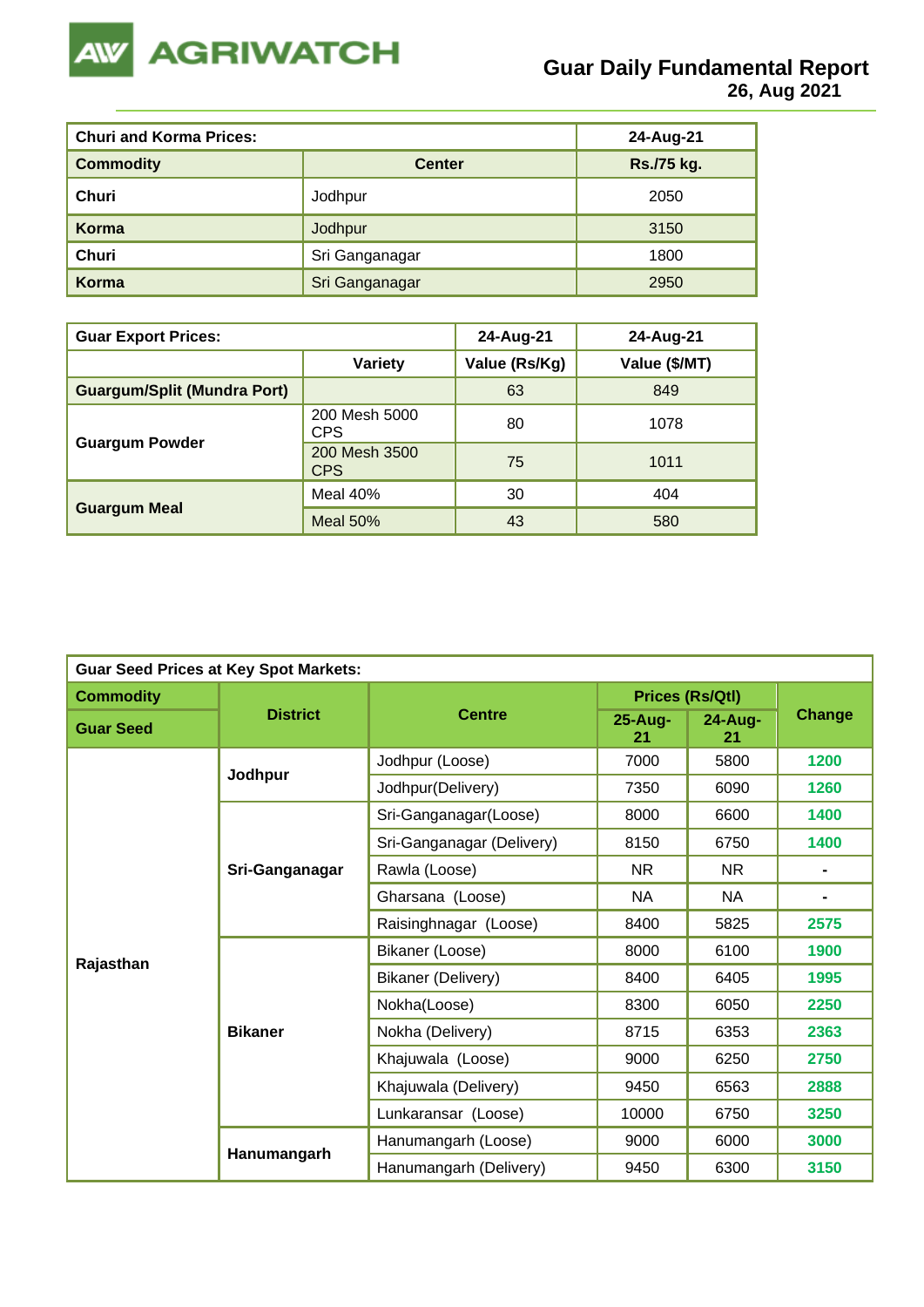

**Guar Daily Fundamental Report**

**26, Aug 2021**

|                       |                    | Nohar (Loose)       | NR.       | <b>NR</b> | $\blacksquare$ |
|-----------------------|--------------------|---------------------|-----------|-----------|----------------|
|                       |                    | Pilibanga (Loose)   | <b>NR</b> | <b>NR</b> |                |
|                       | <b>Nagaur</b>      | Nagaur (Loose)      | 9000      | 5700      | 3300           |
|                       | <b>Churu</b>       | Churu (Delivery)    | <b>NR</b> | <b>NR</b> |                |
|                       | <b>Alwar</b>       | Alwar (Loose)       | NR.       | <b>NR</b> | $\blacksquare$ |
|                       | <b>Hisar</b>       | Adampur (Loose)     | 11500     | 6200      | 5300           |
|                       |                    | Adampur (Delivery)  | 12075     | 6510      | 5565           |
|                       | <b>Bhiwani</b>     | Bhiwani (Delivery)  | 9000      | 7000      | 2000           |
|                       |                    | Siwani (Loose)      | 11000     | 7000      | 4000           |
| Haryana               |                    | Sirsa (Loose)       | 11500     | 7450      | 4050           |
|                       |                    | Dhabwali (Loose)    | 11300     | 7400      | 3900           |
|                       | <b>Sirsa</b>       | Dhabwali (Delivery) | 11865     | 7770      | 4095           |
|                       |                    | Ellanabad (Loose)   | <b>NR</b> | <b>NR</b> | $\blacksquare$ |
|                       | Fatehabad          | Fatehabad (Loose)   | 11000     | 7300      | 3700           |
|                       | <b>Banaskantha</b> | Deesa (Loose)       | <b>NA</b> | <b>NA</b> | $\blacksquare$ |
|                       | Patan              | Patan (Loose)       | 6500      | 5575      | 925            |
| Gujarat               | Rajkot             | Rajkot (Loose)      | 6750      | 5905      | 845            |
|                       | Jamnagar           | Dhrol (Loose)       | <b>NA</b> | <b>NA</b> | $\blacksquare$ |
| <b>Madhya Pradesh</b> | <b>Gwalior</b>     | Dabra (Loose)       | <b>NA</b> | <b>NA</b> | $\blacksquare$ |
| <b>Guar Gum</b>       |                    |                     |           |           |                |
|                       | Jodhpur            | Jodhpur             | 13000     | 10700     | 2300           |
| Rajasthan             | <b>Alwar</b>       | Alwar               | <b>NR</b> | <b>NR</b> | $\blacksquare$ |
|                       | Hanumangarh        | Nohar               | <b>NR</b> | <b>NR</b> | $\blacksquare$ |
|                       | <b>Bhiwani</b>     | Bhiwani             | 13500     | 10300     | 3200           |
|                       |                    | <b>Sirsa</b>        | 12000     | 9500      | 2500           |
| Haryana               | <b>Sirsa</b>       | Dhabwali            | 11800     | 9500      | 2300           |
|                       |                    | Ellanabad           | <b>NR</b> | <b>NR</b> | $\overline{a}$ |
|                       | Fatehabad          | Fatehabad           | 12500     | 9400      | 3100           |

| <b>Guar Seed Arrivals in Key Centers</b> |                 |                |                            |               |                |  |
|------------------------------------------|-----------------|----------------|----------------------------|---------------|----------------|--|
| <b>Commodity</b>                         |                 | <b>Centre</b>  | <b>Arrivals (Quintals)</b> |               |                |  |
| <b>Guar Seed</b>                         | <b>District</b> |                | $25 - Aug -$<br>21         | 24-Aug-<br>21 | Change         |  |
|                                          | Jodhpur         | Jodhpur        | NA                         | <b>NA</b>     | ۰              |  |
|                                          | Sri-Ganganagar  | Sri-Ganganagar | 100                        | 250           | $-150$         |  |
|                                          |                 | Rawla          | NR.                        | <b>NR</b>     | $\blacksquare$ |  |
| Rajasthan                                |                 | Gharsana       | <b>NA</b>                  | <b>NA</b>     | $\blacksquare$ |  |
|                                          |                 | Raisinghnagar  | 30                         | 15            | 15             |  |
|                                          | <b>Bikaner</b>  | <b>Bikaner</b> | 200                        | 200           | <b>Unch</b>    |  |